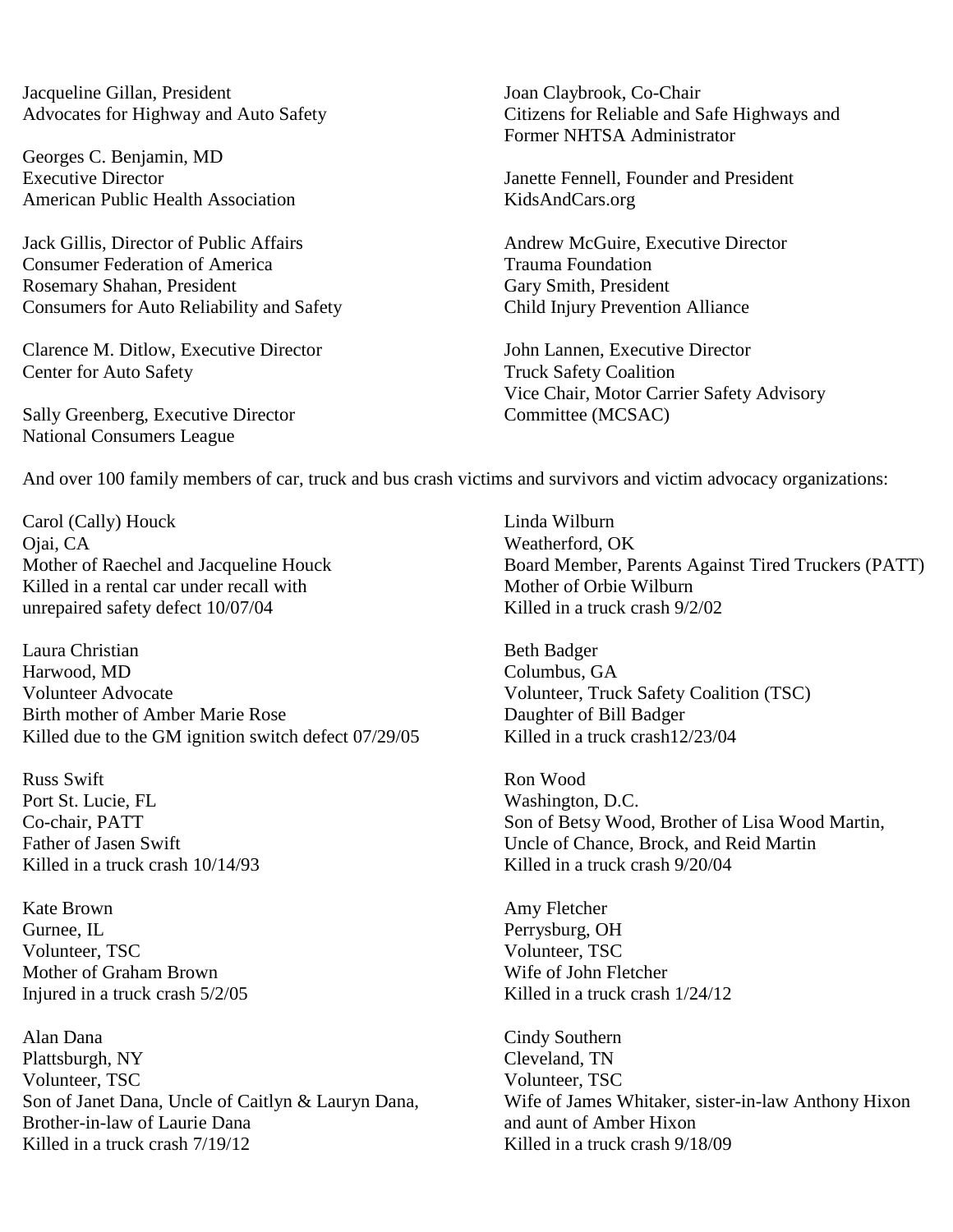Kim Telep Lisa Shrum Harrisburg, PA Fayette, MO Volunteer, TSC Volunteer, TSC

Dawn King Jane Mathis Davisburg, MI St. Augustine, FL<br>President, TSC St. Augustine, FL<br>Vice President. TSC Board, Citizens for Reliable and Safe Highways (CRASH) Member, MCSAC Daughter of Bill Badger Mother of David, Mother-in-Law Mary Kathryn Mathis Killed in truck crash  $12/23/04$  Killed in a truck crash  $3/25/04$ 

Jamie Frei Lisa Morgan Goad Quakerstown, PA Palmyra, WI Injured marine, spent 29 days in a coma Mother of Justin Goad Injured by GM ignition switch defect Killed by defective GM Impala December, 2006 November, 2007

Dori Phillips Daryl Kennedy Chansuthus Houston, TX and the state of the state of the Murfreesboro, TN Wife of Adam Powledge, mother to Jacob, Mother of Hasaya Seyde Chansuthus Blake and Isaac and sister Rachel Killed by GM ignition switch defect All killed by a GM Malibu defect December 2009 Houston, TX and the state of the state of the Murfreesboro, TN

Margie Beskau Kimberly Prouty Vance Wisconsin Marion, OH Mother of Amy Rademaker Mother of Ashley Vance Killed due to GM ignition switch defect Killed due to GM ignition switch defect October, 2006 January 31, 2012

Doye and David Carroll 50 and David Carroll 50 and 10 and 10 and 10 and 10 and 10 and 10 and 10 and 10 and 10 and 10 and 10 and 10 and 10 and 10 and 10 and 10 and 10 and 10 and 10 and 10 and 10 and 10 and 10 and 10 and 10 Advocates, KidsAndCars.org Parent Advocate, KidsandCars.org Grandparents of Riley Hays, died in a hot car Parent of Jenna Edwards, died in a hot car 8/20/08 9-6-2005 (age 2 years, 2 months, 4 days) Grandparents of Allen Hall, killed on bicycle Sue Auriemma 4-16-2012 (age 15 years, 2 months, 4 days) Manhasset, NY Friends of Mackenzie Leigh Daughtry, backed over VP, KidsAndCars.org by her mom 11-5-2015 (age 2 years, 7 months, 6 days) Daughter survived being backed over 05/27/2005

Lili Zhao & Ramesh Mallina **Lindsey Mack** Lindsey Mack Ashburn, VA **Independence**, MO Parents of Jessita, left in a hot car, but survived Volunteer, KidsAndCars.org

Judy Berrocal Paul and Judy Neiman Orem, UT West Richland, WA Parent Advocate, Compassionate Friends Parent Advocate, [KidsAndCars.org](http://kidsandcars.org/)

Wife of Bradley Telep **Daughter of Virginia Baker**, Step-daughter Randy Baker Killed in a truck crash  $8/29/12$  Killed in a truck crash  $10/10/06$ 

Vice President, TSC, Board Member, PATT

Liberty Township, OH

Parent of: Ivan "Diego" Quintanilla Parents of Sydnee Neiman, backed over and killed died in backed over on 11/20/1977 by her Mother on 12/08/2011 at the young age of 9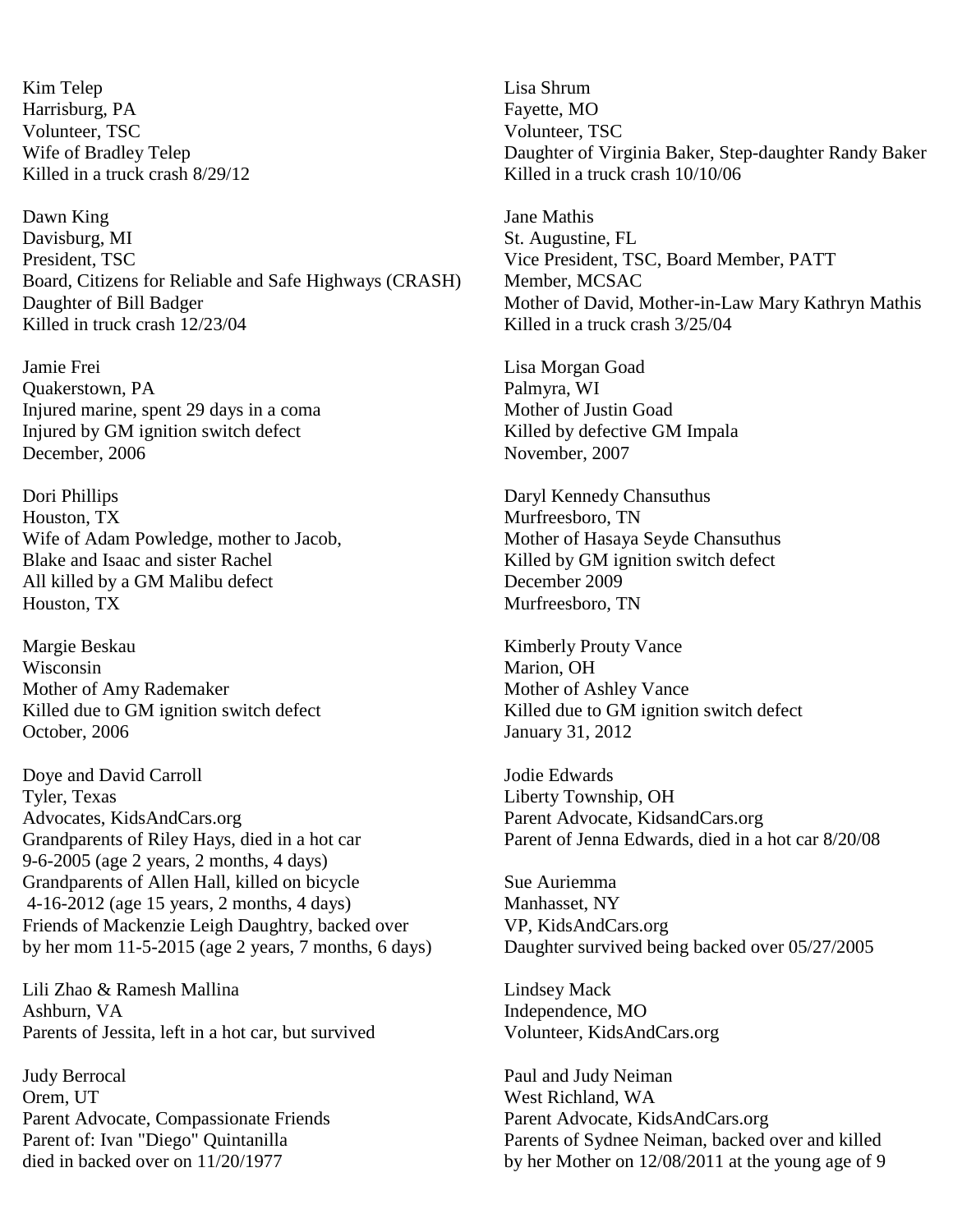Michelle Stuyvesant **Arden** Rosenfeld Garland, TX Boca Raton, FL Mother of Michael Stuyvesant Parent Advocate

Amy Chatten-Wiley Kim Coburn<br>
Marshfield, MO<br>
Bossier city, Sister to Aaron Chatten to whom lost his little girl, EMT-P, Injury Prevention, Bossier Parish EMS Madison, to a backover, and later died in a car crash.

Ken Rimer Cherie Sharkey Hammon, WI Queensbury, NY Stepfather of Natasha Weigel Mother of Michael Starkey Killed due to GM ignition switch defect Killed by GM ignition switch defect October, 2006 June 21, 2012

Ellen Adams Phil & Cheryl Bransom Jacksonville, FL Portland, OR Parent Advocate, KidsAndCars.org Parent Advocate, KidsAndCars.org Loss caused Ashleigh's father to take his own life

Richard M. Carver **Houston, TX** Injured due to GM ignition switch defect Jacob, Blake and Isaac and sister Rachel October, 2011 **All killed by a GM Malibu defect** 

Tami Friedrich Trakh Jennifer Tierney Corona, CA Kernersville, NC Board Member, CRASH, Member, MCSAC Board Member, CRASH Sister of Kris Mercurio, Sister-in-Law of Alan Mercurio, Member, MCSAC Aunt of Brandie Rooker & Anthony Mercurio Daughter of James Mooney<br>Killed in a truck crash 12/27/89 Killed in a truck crash 9/20/83 Killed in a truck crash  $12/27/89$ 

Larry Liberatore Daphne Izer Severn, MD Lisbon, ME Board Member, PATT Founder, PATT Father of Nick Liberatore The Mother of Jeff Izer

Julie Branon Magnan Jackie Novak South Burlington, VT Edneyville, NC Killed in a truck crash  $01/31/02$  Killed in a truck crash  $10/24/10$ 

Sandra Lance Paul Badger Chesterfield, VA Davidson, NC Volunteer, TSC Volunteer, TSC Mother of Kristen Belair Son of Bill Badger

injured in hot car accident 06/10/2015 Daughter Veronica Rosenfeld, backed over and killed

Bossier city, LA

Mother of Ashleigh, backed over and killed in 2004 Parent of Douglas Bransom, died in a frontover accident.

Mary Lou Powledge Greensburg, PA Mother of Adam Powledge, grandmother to

Killed in a truck crash 6/9/97 Killed in a truck crash 10/10/93

Injured in a truck crash 01/31/02 Volunteer, Truck Safety Coalition Wife of David Magnan Mother of Charles "Chuck" Novak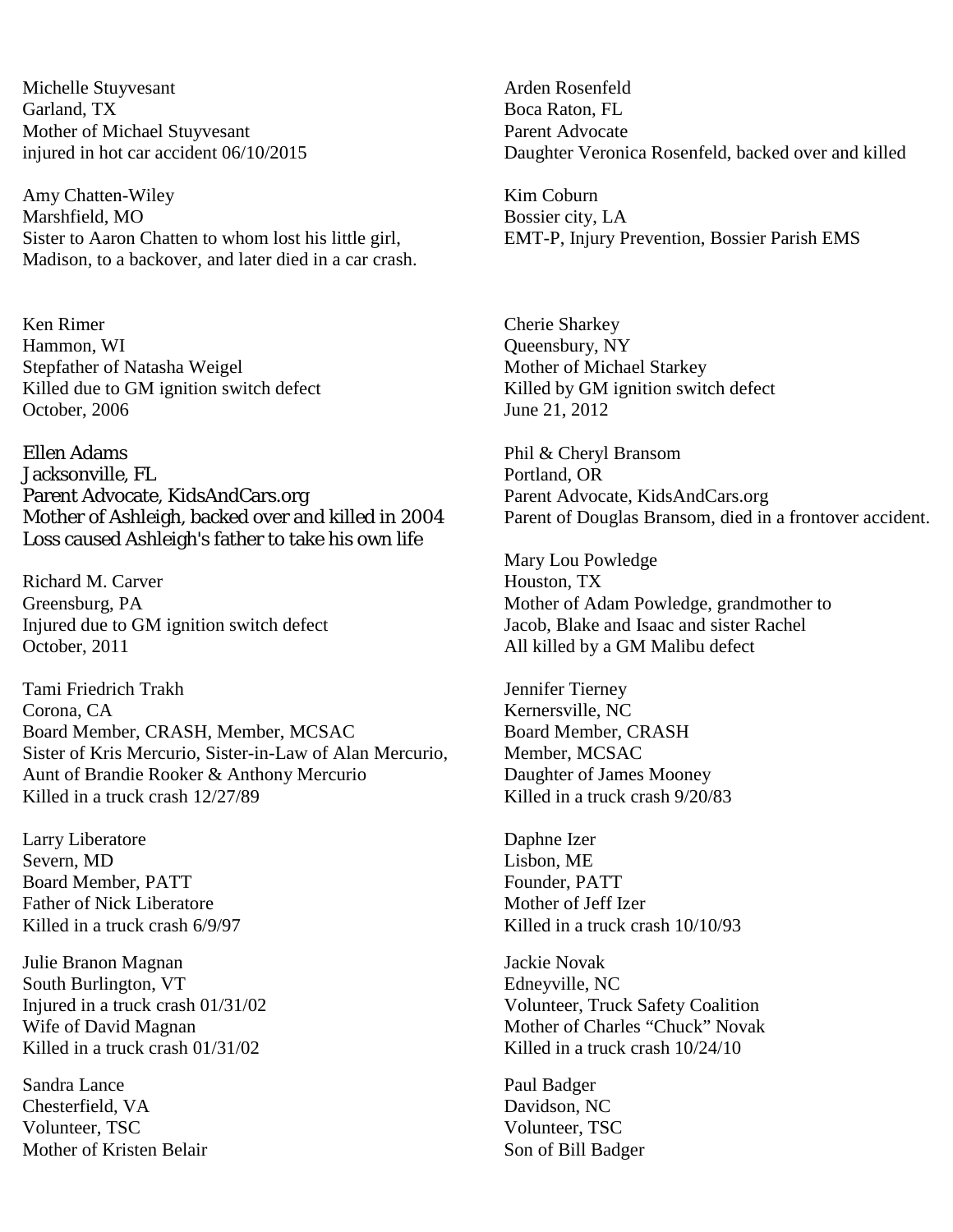Steve Izer Tina Silva Lisbon, ME **Ontario, CA** 

Bruce King **Laurie Higginbotham** Davisburg, MI Memphis, TN Volunteer, TSC Volunteer, TSC

Vincent and Kathleen Laubach Marc Johnson Volunteer, TSC Volunteer, TSC Reno, NV Hartwell, GA Volunteer, Truck Safety Coalition Brother of Curt Johnson Truck Crash Survivor **Killed** in truck crash 10/1/2009

Ed Slattery Marianne Karth Lutherville, MD Rocky Mount, NC Board Member, PATT Founder, AnnaLeah & Mary for Truck Safet Husband of Susan Slattery Mother of AnnaLeah and Mary Karth Killed in a truck crash  $8/16/10$  Killed in a truck crash  $5/4/13$ Sons Matthew & Peter Slattery critically injured Injured Injured in a truck crash  $5/4/13$ 

Nancy Meuleners Henry Steck Bloomington, MN Homer, NY Injured in a truck crash **12/19/89** Volunteer, TSC

Marchelle Wood **Marchelle Wood** Melissa Gouge Falls Church, VA Washington, D.C. Volunteer, TSC<br>
Mother of Dana Wood<br>
Mother of Dana Wood<br>
Cousin of Amy Killed in a truck crash  $10/15/02$  Killed in a truck crash  $8/18/97$ 

Gary Wilburn Frank Wood Weatherford, OK Falls Church, VA Volunteer, TSC Volunteer, TSC Father of Orbie Wilburn Father of Dana Wood

Jerry Karth Christina Mahaney Rocky Mount, NC 3. The United States of the United States of Tackman, ME Volunteer, TSC Volunteer, TSC Founder, AnnaLeah & Mary for Truck Safety Injured in a truck crash  $7/19/2011$ Father of AnnaLeah and Mary Karth Mother of Liam Mahaney Killed in a truck crash  $5/4/13$  Killed in a truck crash  $7/19/2011$ 

Hartwell, GA Memphis, TN

Killed in a truck crash  $8/26/09$  Killed in truck crash 12/23/04

Board Member, PATT Sister of Kris Mercurio, Sister-in-Law of Alan Mercurio, Father of Jeff Izer Aunt of Brandie Rooker & Anthony Mercurio Killed in a truck crash  $10/10/93$  Killed in a truck crash  $12/27/89$ 

Son-in-law of Bill Badger Mother of Michael Higginbotham Killed in truck crash  $12/23/04$  Killed in a truck crash,  $11/18/14$ 

Cousin of Amy Corbin

Killed in a truck crash  $9/2/02$  Killed in a truck crash  $10/15/02$ 

Vickie Johnson Randall Higginbotham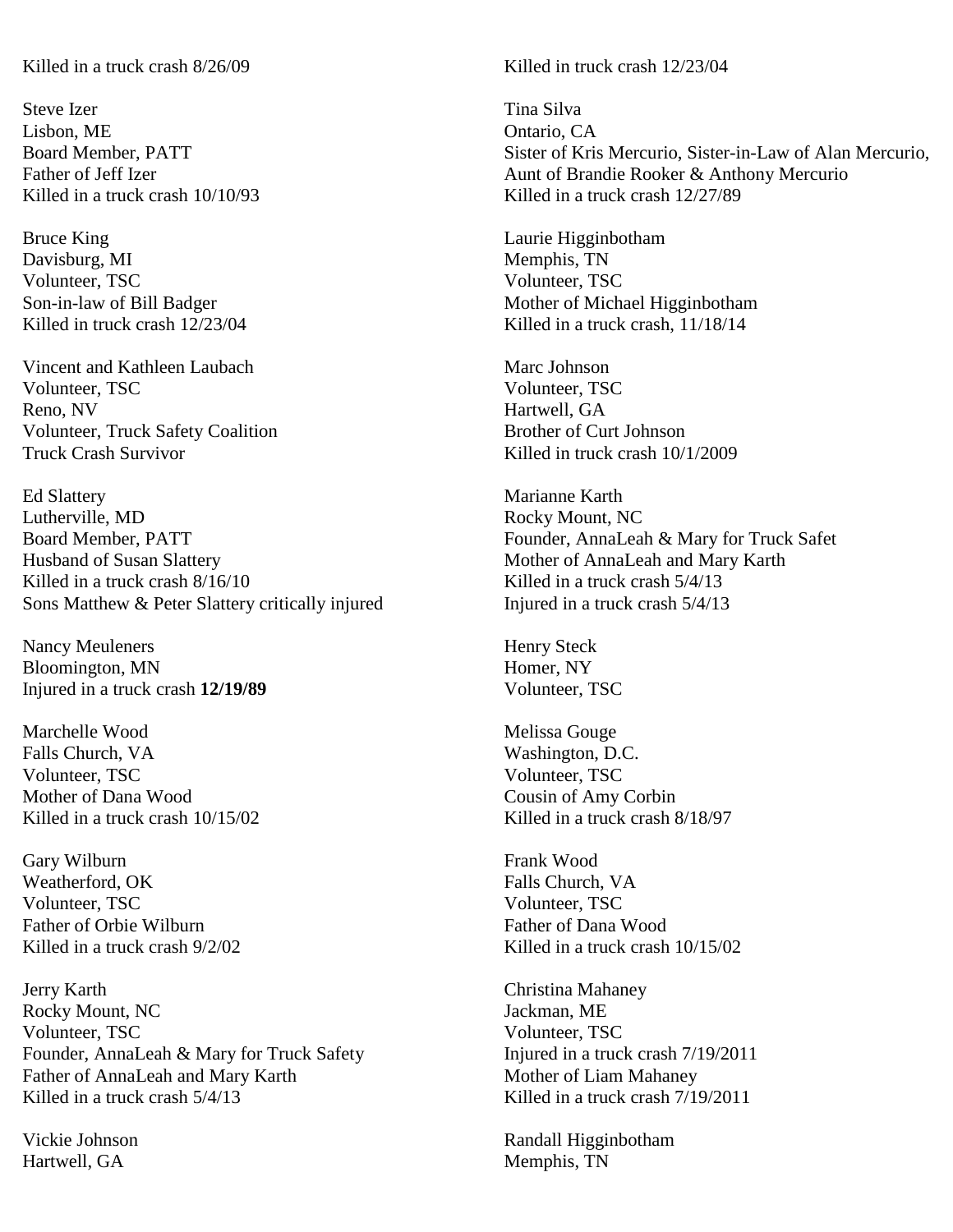Volunteer, TSC Volunteer, TSC Wife of Curt Johnson, Step-mother of Crystal Johnson Father of Michael Higginbotham Killed in a truck crash  $10/1/2009$  Killed in a truck crash,  $11/18/14$ 

Gloria Cruz **Nanci J Hartland** Plains, PA Savannah, GA

Jill Kennedy Jack and Melissa Kennedy Seattle, WA Largo, FL Family/Friend of Gannon Werking Family/Friend of Gannon Werking died in a hot car 7/23/2009 died in a hot car 7/23/2009

James Rose Theresa O'Malley Ruddy Indian Head, MD Scranton, PA Father of Amber Marie Rose Mother of Kelly Ruddy Killed by GM ignition switch defect Killed by GM ignition switch defect July 2005 January 2010

Anna Knapp Michele Terry Saxonbury, PA Maypearl, TX Advocate, KidsAndCars.org Parent Advocate, [Kidsandcars.org](http://kidsandcars.org/) Died in a hot car 7/23/2009

Rebecca Dickerson Scranton, PA Oak Ridge, TN Father of Kelly Ruddy Killed by Toyota defect January 2010 June 2013

Kim Wallin Kansas City, MO Tennessee Sister of Tasha Bradford Injured due to GM ignition switch defect Killed by GM ignition switch defect December, 2013 December 21, 2008

AnnMarie Bartlett-Pszybylski komponent Robert Pszybylski St. James, NY<br>
Parent Advocate, KidsAndCars.org<br>
Parent Advocate, KidsAndCars.org<br>
Parent Advocate, KidsAndCars.org Parent Advocate, [KidsAndCars.org](http://kidsandcars.org/) Parent of Robert Earl, son survived run -over Parent of Robert Earl, son survived run -over April 2006 April 2006

Oak Ridge, TN Tampa, FL Killed by Toyota defect GM ignition switch defect June 2013 June 2012

Beth Melton News Accounts and the Melton Ken Melton News Accounts Accounts Accounts Accounts Accounts Accounts Accounts Accounts Accounts Accounts Accounts Accounts Accounts Accounts Accounts Accounts Accounts Accounts Acc Destin, FL Destin, FL

Injured to GM ignition switch defect Injured due to GM ignition switch defect

Family/Friend Advocate, KidsAndCars.org Family/Friend Advocate, KidsAndCars.org

Family/Friend of Gannon Werking Mika Terry (daughter) died in hot car 2005

Leo Ruddy Mother of Jaanai Dickerson Killed by GM ignition switch defect

Michelle Bradford

Lost a kidney and other life threatening injuries Lost a kidney and other life threatening injuries

Cameron Dickerson Nephthys Fleming-Griffin Proctor Brother of Jaanai Dickerson Suffers permanent brain damage due to a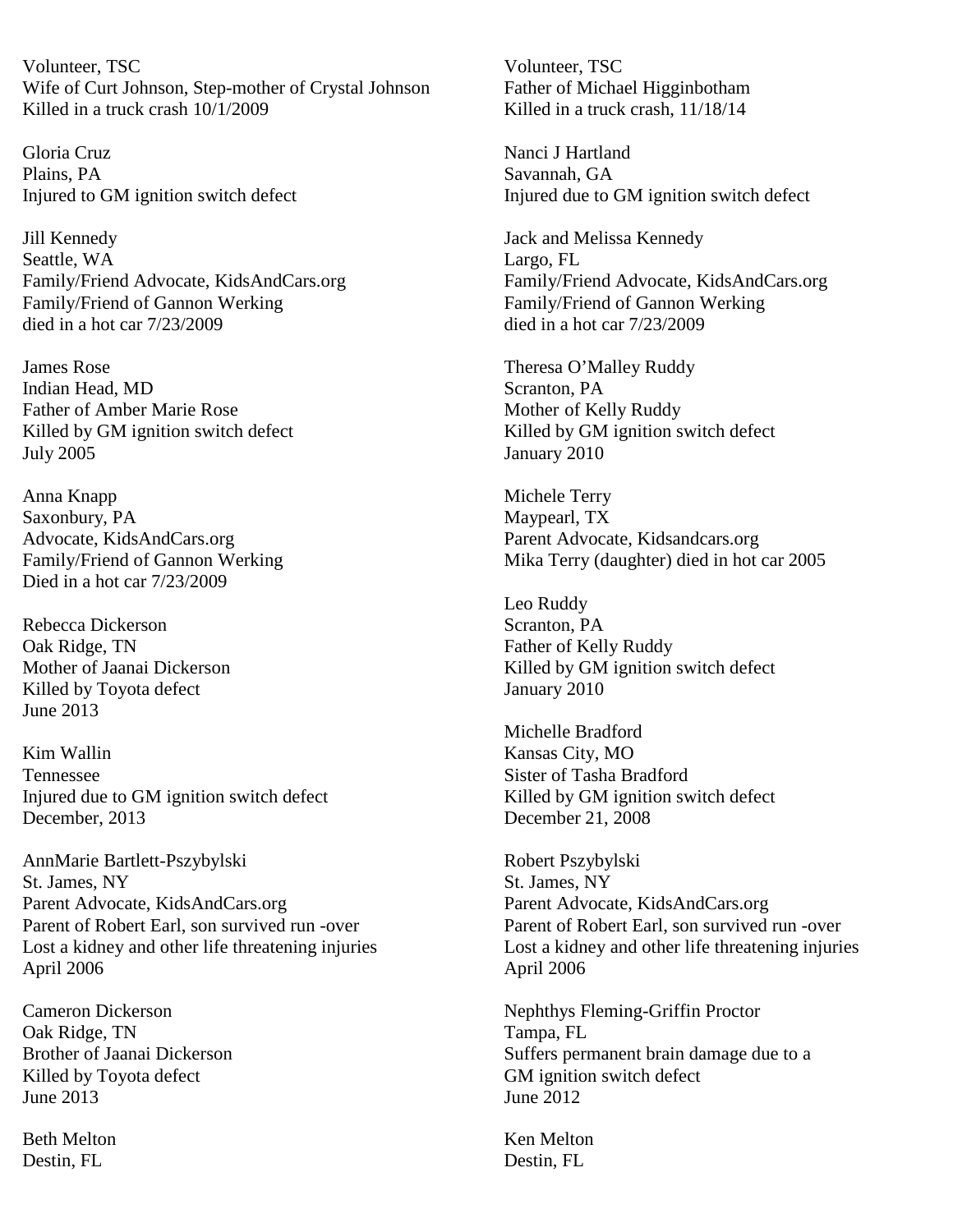Parent of Brooke Melton **Parent of Brooke Melton** Killed by GM ignition switch defect Killed by GM ignition switch defect March, 2010 March, 2010

Ronald Proctor **Adriana** Saunsoci Tampa, FL Macy, NE Husband of Nephthys Fleming-Griffin Proctor Omaha Tribe of Nebraska, Vice Chairwoman Suffered permanent brain damage due to a Parent Advocate, [KidsAndCars.org](http://kidsandcars.org/) GM ignition switch defect Parent of Ora RoseMary Springer<br>
June 2012<br>
Died in a back over on 08/03/2013

Giovona Ralphs Michele Masek & Thomas Miller Roy, UT Stirling, NJ Sibling Advocate[,KidsAndCars.org](http://kidsandcars.org/) Parent Advocate, KidsAndCars.org Sister of Dylan Bjorkman died in a hot car, Parent of Myles Masek Donnelly Two days after my 12th birthday on 09/07/1998 Died in a back over

Melody and Todd Costello Medina, OH Parent Advocates, KidsAndCars.org Parents of Tyler Costello who died in a hot car 7/29/2002

Gerri Gass Adams Mother of Lara Gass Killed by GM ignition switch defect March, 2014 Adams, TN

Jay Gass Father of Lara Gass Killed by GM ignition switch defect March, 2014 Adams, TN

Molly Waugaman Fiancé of Richard M. Carver Injured due to GM ignition switch defect October, 2011 Greensburg, PA

Jayne Rimer Mother of Natasha Weigel Killed due to GM ignition switch defect October, 2006 Hammon, WI

Kim Wallin Injured due to GM ignition switch defect December, 2013 Tennessee

Died in a back over on  $08/03/2013$ 

Wendy Powell Injured due to GM ignition switch defect 2006 Las Vegas, NV

Natasha Goodale-Berry Cousin of Amador Cortinas Killed due to GM ignition switch defect October 2013 Wilder, ID

Sam Raniolo Brother of Christian Raniolo Killed due to GM ignition switch defect October 2007 Kings Mountain, NC

Dierdre Averill Acebal Granddaughter of Jean Averill First victim killed by GM ignition switch defect December, 2003 Easley, SC

Rosie Cortinas Mother of Amador Cortinas Killed due to GM ignition switch defect October, 2013 Wilder, ID

Belinda Fox Spencer Stepmother of Leslie Spencer Killed by GM ignition switch defect December 2010 Peterstown, WV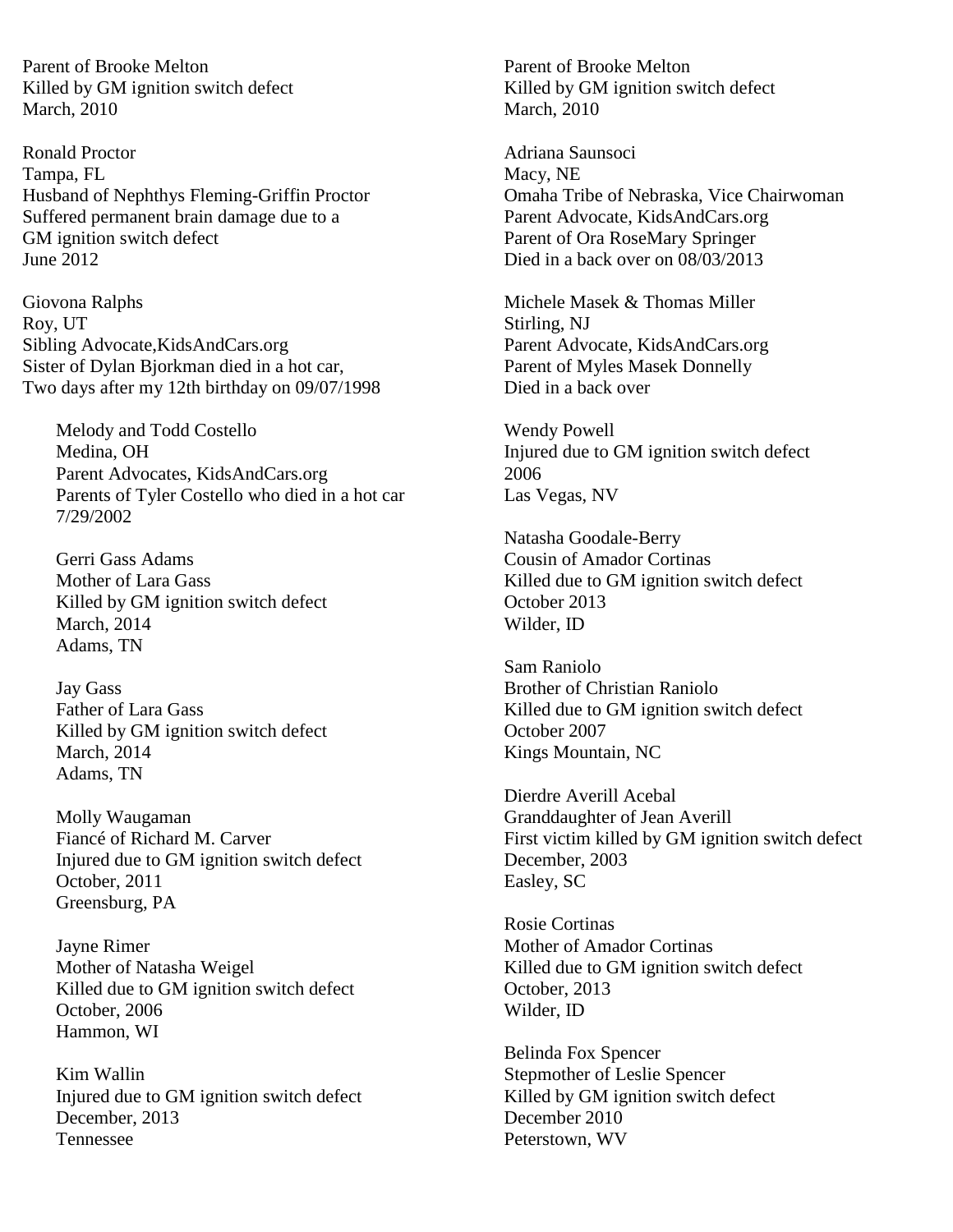Stephanie Burns Wife of Patrick Burns Killed by GM defective ignition switch September, 2013 Franklin, KY

Christine Raniolo Mother of Christian Raniolo Killed due to GM ignition switch defect October 10,2007 Kings Mountain, NC

Leslie Gray Axsom Sister of Leigh Ann Gray Killed due to GM ignition switch defect 2006 Indianapolis, IN

Jennifer Gray Sister of Leigh Ann Gray Killed due to GM ignition switch defect 2006 Indianapolis, IN

LeAnn Storck Mother of Donny Storck Killed due to GM ignition switch defect April 22, 2010 Indianapolis, IN

Sergio DiBattista Step-Dad of Amber Marie Rose Killed by GM ignition switch defect July 2005 Conway, SC

Susan Hayes Mother of Ryan Quigley Killed by GM ignition switch defect December 30, 2011 Crown Point, NC

Stephanie Burns Wife of Patrick Burns Killed by GM ignition switch defect September 1, 2003 Franklin, KY

Kim Langely Mother of Lt Crpl Richard Scott Bailey Killed by GM ignition switch defect

April 21, 2008 Phoenix, AZ

Terry DiBattista Mother of Amber Marie Rose Killed due to GM ignition switch defect July 2006 Conway, SC

Renee Trautwein Mother of Sarah Trautwein Killed due to GM ignition switch defect November, 2009 Gilbert, SC

Monica Coronado Sister of Amador Cortinas Killed due to GM ignition switch defect October 2013 Wilder, ID

Derek Scarborough Newnan, GA CEO, VIKIE, Inc

Paola Potts Escondido, CA Founder and President, Sol-N-Air, Inc.

Brian and Amanda Bayers Louisville, KY Parent advocate, KidsAndCars.org Parent of Jackson Bayers that died in a backover accident in 2015

Susan Cohen Leawood, KS President, Americans For Older Driver Safety Parent of Nathan Krasnopoler, killed in a bike lane by a medially impaired driver

Gena Topping, RN Santa Barbara, CA Injury Prevention, Outreach, and & Education Coordinator with Santa Barbara Cottage Hospital

Bob Steffen St Louis, Mo Advocate for Child Safety

Lindsey & Kyle Seitz Colorado Springs, CO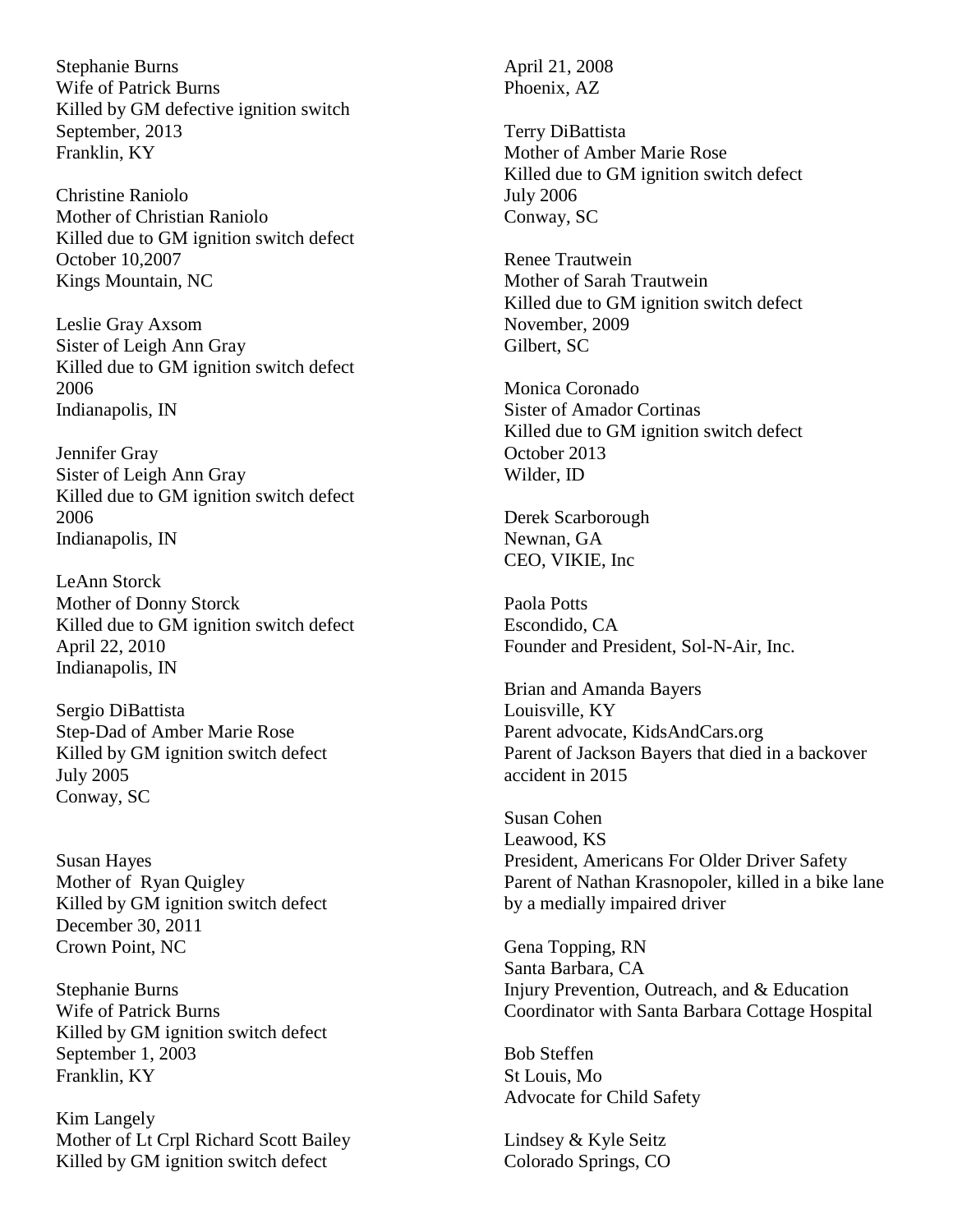Parent Advocates, KidsAndCars.org Parents of Benjamin Seitz who died in a hot car

Anne Biswell Kansas City, MO Communications Coordinator, Mother & Child Health Coalition

Jada Young Shawnee, OK Operations Specialist, ONEOK Gas Transportation, LLC Aunt of Sydney Edminsten, died from back over accident 4/13/11 Terry Dickinson RN, CCCE, CPST Plattsburg, MO Parent Education Coordinator, Saint Luke's Northland Hospital

Lauren Vance Prairieville, La. Parent Advocate Parent of Samuel Mathis, had a near miss in a vehicle power window in March, 2008 at the age of 2

Roger & Jenny Motzkus Salt Lake City, UT Parent of Jessica Motzkus who was killed in a back over accident

Lori Unruh Colorado Springs, CO Parent Advocate, Founder of "Check the Back Seat for Me!" Facebook page

Carol Ho Los Angeles, CA Filmmaker & Advocate, Mahjong Pictures

Dawn & Weston Peabody Phoenix, AZ Parent Advocate, KidsAndCars.org Parents of Maya Peabody Died in a hot car 10/18/2008

Robert Reynolds Phoenix, AZ Grandfather of Maya Peabody Died in a hot car 10/18/2008

Vera Reynolds Mesa, AZ Grandmother of Maya Peabody Died in a hot car 10/18/2008

Matthew & Allison Werner Georgetown, TX Parent Advocates, [KidsAndCars.org](http://kidsandcars.org/) Parents of Caleb Werner, nearly injured by leaving him in a hot car on July 2, 2015

James Bartimus Leawood, KS Bartimus Frickleton Robertson & Goza, PC Board Member, KidsAndCars.org

Stephanie Salvilla Orlando, FL Parent Advocate, KidsAndCars.org Mother of Gannon Werking who died in a hot car on 7/23/2009

Susan Kennedy Abingdon, VA Family/Friend Advocate, KidsAndCars.org Family/Friend of Gannon Werking died in a hot car 7/23/2009

Eileen and Michael Owens Abingdon, VA Family/Friend Advocate, KidsAndCars.org Family/Friend of Gannon Werking died in a hot car 7/23/2009

Veronica Knapp Saxonbury, PA Family/Friend Advocate, KidsAndCars.org Family/Friend of Gannon Werking died in a hot car 7/23/2009

Emma Muir Washington, DC Family/Friend Advocate, KidsAndCars.org Family/Friend of Gannon Werking died in a hot car 7/23/2009

Marie Muir Norton, VA Family/Friend Advocate, KidsAndCars.org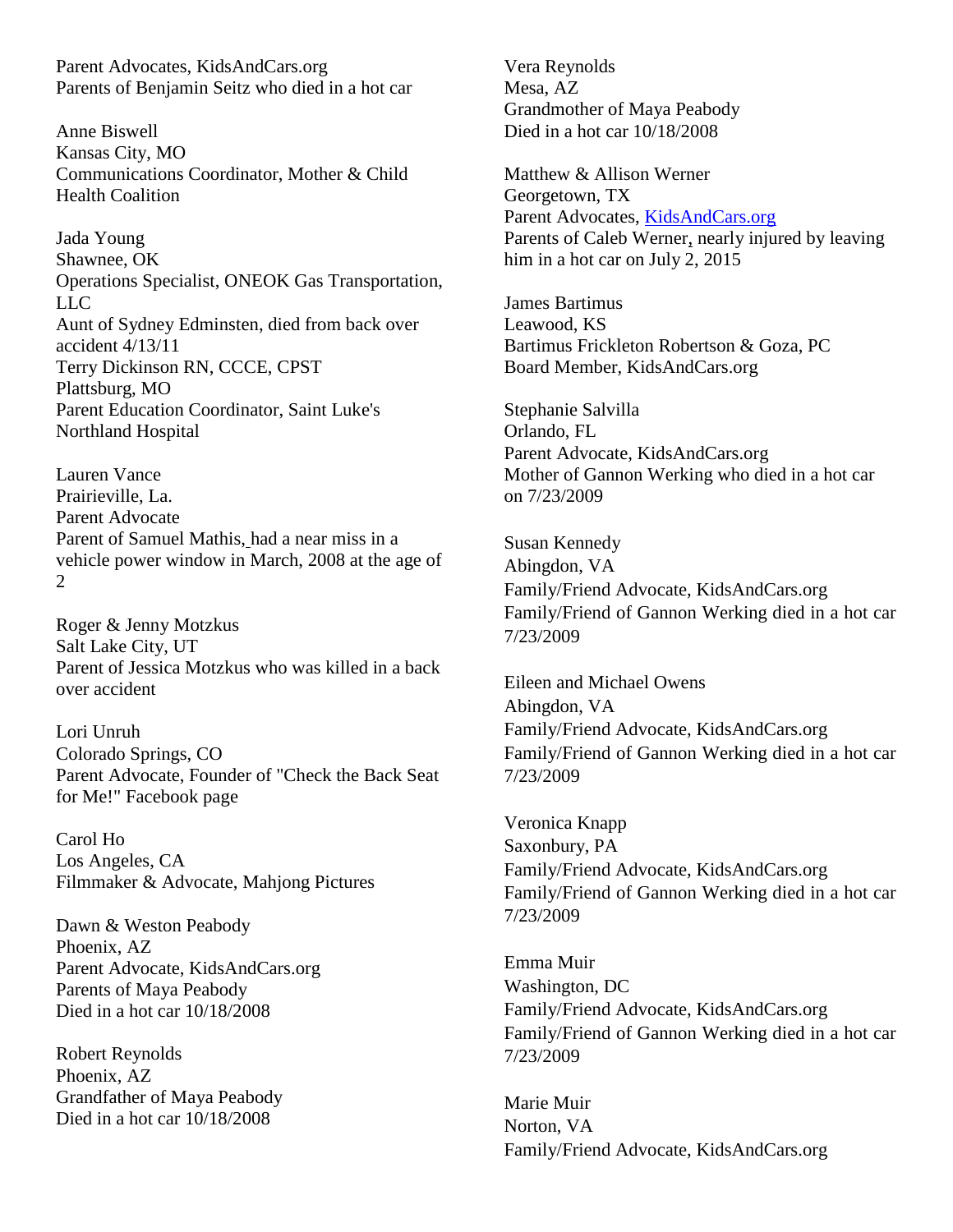Family/Friend of Gannon Werking died in a hot car 7/23/2009

Michelle Shalaby Alexandria, Egypt Family/Friend Advocate, KidsAndCars.org Family/Friend of Gannon Werking died in a hot car 7/23/2009

Kevin and Jennifer Salvilla Hickman, TN Family/Friend Advocate, KidsAndCars.org Family/Friend of Gannon Werking died in a hot car 7/23/2009

Melanie Coleman Norton, VA Family/Friend Advocate, KidsAndCars.org Family/Friend of Gannon Werking died in a hot car 7/23/2009

Angie Ryan Norton, VA Family/Friend Advocate, KidsAndCars.org Family/Friend of Gannon Werking died in a hot car 7/23/2009

Karie Castle Johnson City, TN Family/Friend Advocate, KidsAndCars.org Family/Friend of Gannon Werking died in a hot car 7/23/2009

Casey Taylor Johnson City, TN Family/Friend Advocate, KidsAndCars.org Family/Friend of Gannon Werking died in a hot car 7/23/2009

Celeste Werking Aliquippa, PA Family/Friend Advocate, KidsAndCars.org Family/Friend of Gannon Werking died in a hot car 7/23/2009

Sarah Tilson Chilhowie, VA Family/Friend Advocate, KidsAndCars.org Family/Friend of Gannon Werking died in a hot car 7/23/2009

Blair Quesenberry Kingsport, TN Family/Friend Advocate, KidsAndCars.org Family/Friend of Gannon Werking died in a hot car 7/23/2009

Bruce Wilson Norton, VA Family/Friend Advocate, KidsAndCars.org Family/Friend of Gannon Werking died in a hot car 7/23/2009

Christiana Robinette Norton, VA Family/Friend Advocate, KidsAndCars.org Family/Friend of Gannon Werking died in a hot car 7/23/2009

Becky Lagow Norton, VA Family/Friend Advocate, KidsAndCars.org Family/Friend of Gannon Werking died in a hot car 7/23/2009

Sally McCann Orlando, FL Family/Friend Advocate, KidsAndCars.org Family/Friend of Gannon Werking died in a hot car 7/23/2009

Marla and Kay Weitzman Big Stone Gap, VA Family/Friend Advocate, KidsAndCars.org Family/Friend of Gannon Werking died in a hot car 7/23/2009

Brian Marcus Wise, VA Family/Friend Advocate, KidsAndCars.org Family/Friend of Gannon Werking died in a hot car 7/23/2009

Beth Powell Vero Beach, FL Family/Friend Advocate, KidsAndCars.org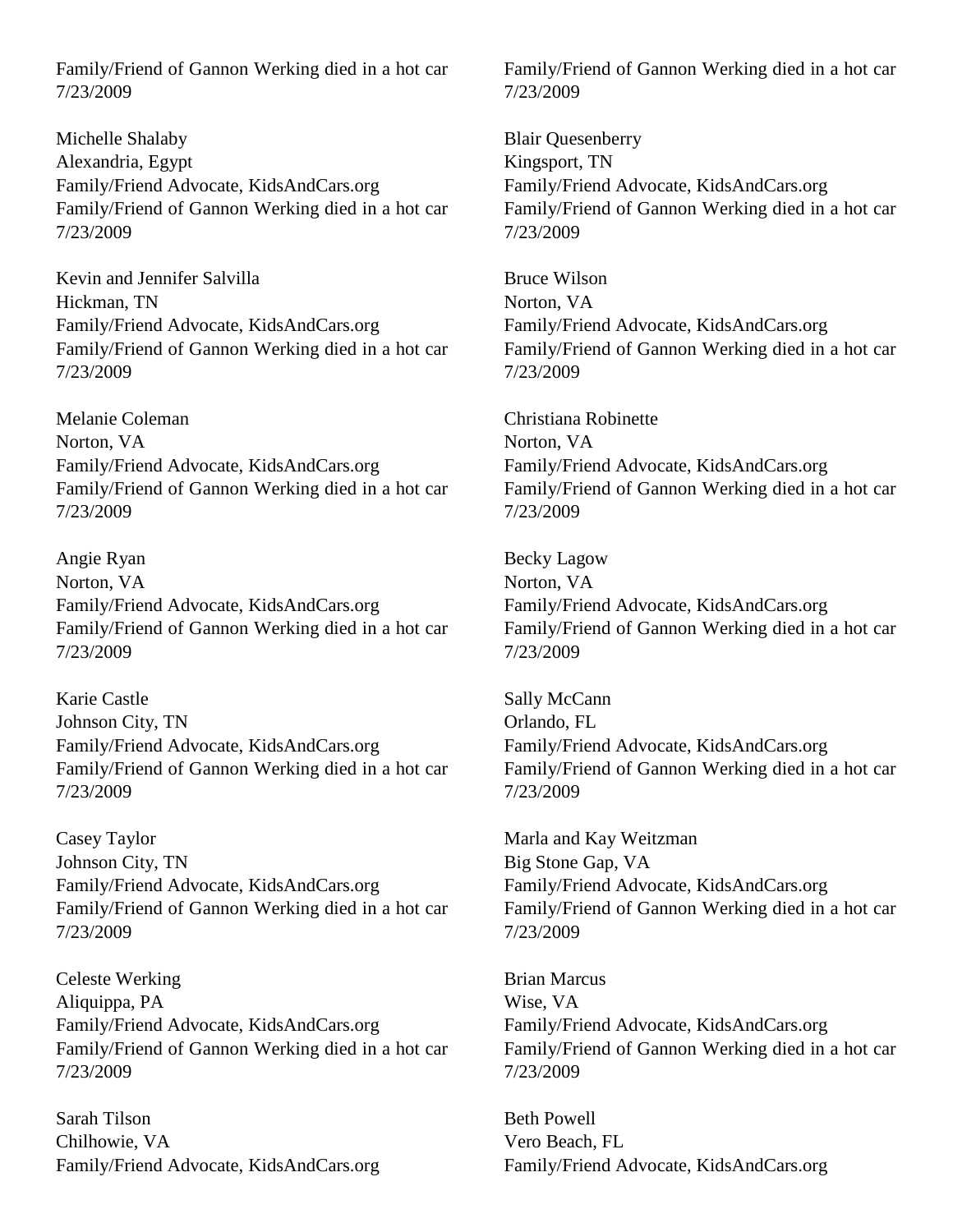Family/Friend of Gannon Werking died in a hot car 7/23/2009

Melanie Neach Vero Beach, FL Family/Friend Advocate, KidsAndCars.org Family/Friend of Gannon Werking died in a hot car 7/23/2009

Melissa Lyttle Orlando, Florida Parent Advocate, KidsAndCars.org Friend of Gannon Werking, died in a hot car on 07/23/2009

Jocelyn Bernhardt Whitehall, MD Parent Advocate, KidsAndCars.org Friend of Gannon Werking, died in a hot car on 07/23/2009

Jack L. Schoon Jr. San Antonio, TX Parent Advocate, KidsAndCars.org Parent of Vada Jolene Schoon died in a backed over June 7, 2006

Deona Bien Summerville, SC Parent Advocate, KidsAndCars.org. Service Line System Director Women and Children, Trident Health Aslyn Paige Tallulah Ryan died in a hot car Honolulu, Hawaii 2/7/2004

Rebecca and Patrick Murphy Gulf Shores, AL Retired IBM: Retired Georgia Power Grandparents of Ryan Edward Murphy who died in a hot car on June 17, 2011, Bristow, VA

Sondra Morgan Houston, MN Owner, Five Stars Management Group Volunteer, KidsAndCars.org

Sheldon Morgan Houston, MN Owner Red Barn IT Brianna Henderson Houston, MN Volunteer, KidsAndCars.org

Kate Bounds Saint Charles, Mo Parent Advocate, KidsAndCars.org and Registered Nurse Parent of Samuel, near miss-vehicular heatstroke

Nan Whitfield Santa Monica, CA

Lisa & Brian Wright Groves, Texas Parent Advocate, KidsAndCars.org Parents of Cade Dawson Wright, backed over 6/30/03

Pelar Thompson Inventor of: A Warning System to Avoid Hyperthermia Death In Vehicles (PATENT: 8,618,926 B1)

Mary Dillon Kerwin Alexandria, VA Advocate

David & Kathy Hofer Rochester Hills, MI Parent Advocates, KidsAndCars.org Parent of Blake William Hofer, died after being run over by a commercial truck that had an obstructed view. Our lives will never be the same.

Conni Lowe Lexington, KY Advocate, KidsAndCars.org Grandmother of Holland Judy, died in a hot car on 06/20/2010

David Diamond, Ph.D. Tampa, FL Memory Specialist & Professor, University of South Florida

Sharron & Michael DiMario Cincinnati, OH Parent Advocate, Kids and Cars Parents of an only child, Gino DiMario, backed over by a minivan (5/17/1997 – 2/19/2005)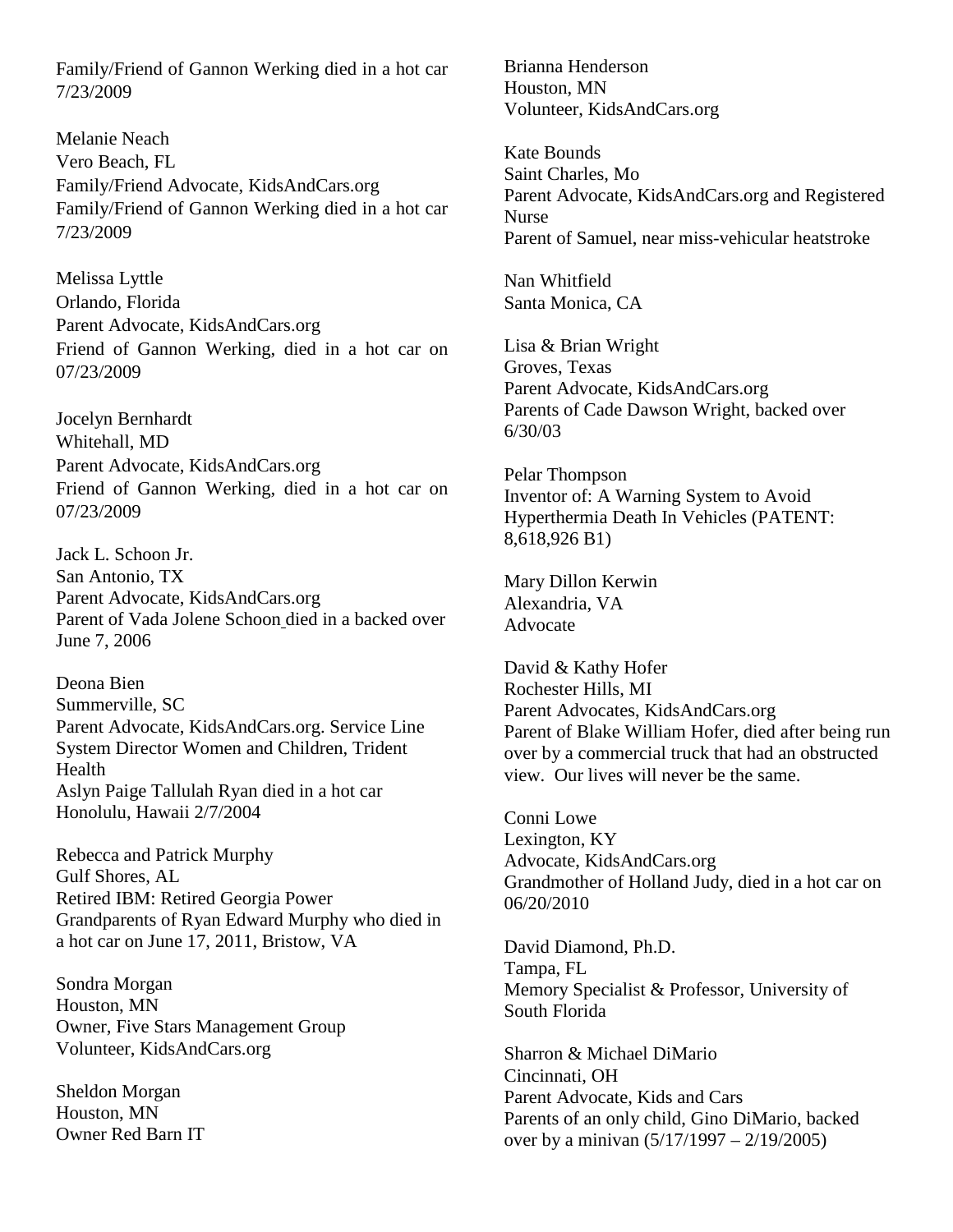Karena Caputo Lithia, FL Parent Advocate, [KidsAndCars.org](http://kidsandcars.org/) Parent of Dillon Caputo, died in a back over in 2007

Maria-Theresia and Brian Pio Chandler Arizona Owners Hot Box PKG, Parent Advocate, KidsAndCars.org Parents of, Drake Pio who was accidentally left in a hot car in April of 2014, and we are grateful he is alive and know how lucky we are.

Bill and Adriann Nelson Dix Hills, NY Parent Advocates, KidsAndCars.org Bereaved parents of Alec William Nelson, backed over and killed on 4/24/04

Lisabeth Farley -Donnell Farmington, ME Parent Advocate, KidsAndCars.org Parent of Benjamin Donnell, died in a backover 07/08/04

Mike & Jenny Stanley Alpharetta , GA Volunteer, [KidsandCars.com](http://kidsandcars.com/) Daughter, Sydney Stanley, died in hot car 8/22/2010

Anthony & Amy Johnson Port Saint Lucie, FL Parent Advocates, KidsAndCars.org Parents of Taylor Elisabeth Johnson, who died from a back over accident on 4/4/2005

Greg and Jennifer Bauer Dubois, IN Parent Advocate, KidsAndCars.org Reece Bauer, rolled himself up in a Chevy truck window by leaning out the window and his knee hit the button. Reece survived but most do not.

Jessica Solis New Windsor, NY Parent Advocate, KidsAndCars.org Parent of Colin James Walminski, backed over while walking home from School 11/1/2006

Alice Tavoukjian Sierra Madre, CA Taylor Baroody and Ryan Olsen Vacaville, CA Parent advocate Parent of Bailey Marie Olsen, died as a result of a car accident while the mother was 35 weeks pregnant. The seatbelt caused Bailey injury and Bailey passed away just 11 hours after she was born. She was born on 10/14/2015 and passed on 10/15/2015.

George T. Bloukos Inventor, Bee-Alert Hot Car Child Safety Alert Lady Lake, FL

Amie Duemer Lubbock TX Parent advocate, KidsAndCars.org Mother of Josef Duemer, died in a hot car 8/2005

Mary, Jeff and Byron Parks Blacksburg, VA Family of Juan Parks who died when unknowingly left in car

Jane and Arnold Sporleder Kernersville, NC Grandparents of Juan Parks who died when unknowingly left in car

Michele & Adam DeMartin El Paso, Texas Advocate, [kidsandcars.org](http://kidsandcars.org/) Family of River Jackson, died in hot car 08/31/2014

Andrea Lester Taylor, Texas

Marya Shahriary & Brent Harrison Los Angeles, CA Attorney, Los Angeles public defender and architect, Nadel

Elizabeth A. Taylor-Linzey RN, MSN, PHN Santa Barbara, CA Former Injury Prevention Outreach Coordinator Trauma Services & NHTSA certified CPS **Technician** 

Susan Pepperdine PR Volunteer, [KidsAndCars.org](http://kidsandcars.org/) Fairway, KS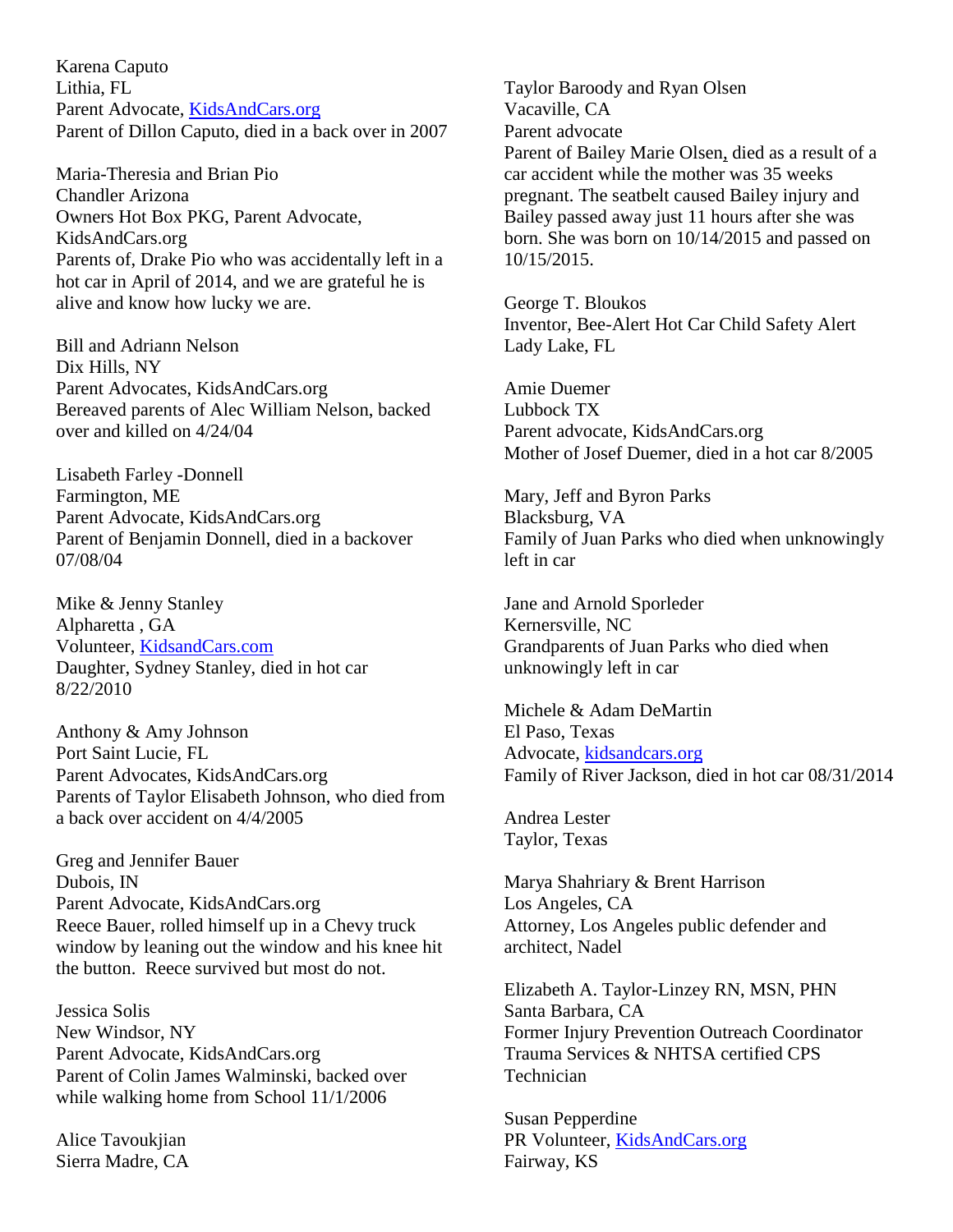Sally Davisson Shawnee, KS Child Safety Advocate, KidsAndCars.org President, Sisters of Invention

Amber Rollins Olathe, KS Director & Volunteer Manager, KidsAndCars.org

Margie Rollins Overland Park, KS Volunteer, KidsAndCars.org, Mother of 2

Jake Andreasen Olathe, KS Quality Control Manager, Manos Gifts Father

Raymond E. Rollins Overland Park, KS Father of 2

Yadira Chavez Rodriguez 4023 N. 15th Avenue Phoenix Arizona 85015 Parent of angel Romeo Giovanni Chavez, backed over & killed May 29th 2005

Victoria Meyer Olathe, KS Advocate, KidsAndCars.org, Teacher, Blue Valley School District

Chip Darius Cromwell, CT President, Safety Priority Consultants, LLC [\(www.safetypriority.com\)](http://www.safetypriority.com/)

Jennifer Stewart Hilliard, Ohio Parent Advocate

Olinda Woodruff Kingwood, TX Parent of Rebecca Woodruff, who died in a backover accident 10/21/11.

John Woodruff Kingwood, TX Concerned Citizen & Family member of Rebecca Woodruff who died in a backover accident 10/21/11 Lisa Brown Fishers, IN Parent Advocate of KidsAndCars.org Aunt to Noah James Dreblow, front roll-over, 05/18/2007

Gary and Stacy Sanchez Cave Creek, AZ Parent Advocates of Kidsandcars.org Parents of Jacob Morgan Sanchez, died in a back over accident, July 9, 2002

Douglas Grote Spartanburg, SC Parent of Kristen Alexandra Grote, died in hot car, 08-03-04

Tara and Thomas Frederick Belton, MO Parent Advocates, KidsAndCars.org Parents of Liam Frederick, near miss, SUV backover 01/21/2014

Duncan Mackay Los Angeles, CA

Todd & Jennifer Hilton Midlothian , IL parent advocate Parents of Chris who almost died after being unknowingly left in a hot car

J.D. Holmes Fayetteville, GA CEO, PTC Properties, Inc.

DeLores Estis Seabrook, TXZ Parent Advocate, KidsAndCars.org Lost granddaughter to heatstroke in a hot car

Brigitta Scheib Harrisburg, PA Preschool teacher, LCNS Nursery School Kidsandcars.org volunteer

Brandy Laine Duke Rockwall, TX Family Advocate, KidsAndCars.org